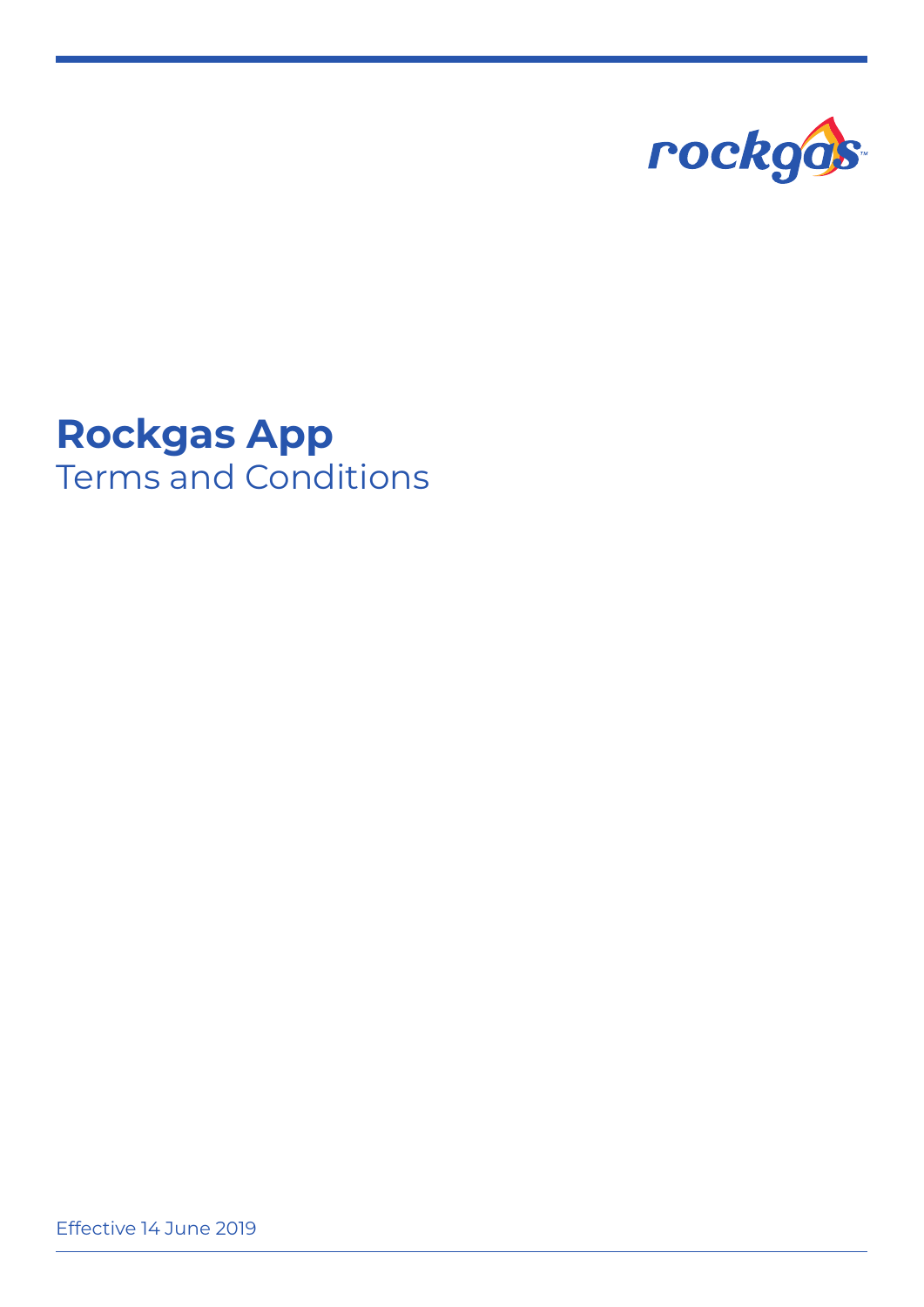| Rockgas app -<br>effective<br><b>14 June 2019</b> | 1. | These terms and conditions apply to your use of the Rockgas LPG ordering app ('the app')<br>for ordering replacement LPG cylinders and are between you, Rockgas Limited ('Rockgas'),<br>and Contact Energy Limited (in its capacity both as Rockgas' agent, and the owner and<br>developer of the app).                                                                                                                       |
|---------------------------------------------------|----|-------------------------------------------------------------------------------------------------------------------------------------------------------------------------------------------------------------------------------------------------------------------------------------------------------------------------------------------------------------------------------------------------------------------------------|
|                                                   | 2. | Please read and understand these terms and conditions. By installing, updating and using<br>the app, you agree to these terms and conditions, and any amendments made to them from<br>time to time. Please check these terms and conditions regularly for any updates.<br>Your continued use of the app following the posting of any changes to the terms and<br>conditions is deemed to be your acceptance of these changes. |
|                                                   | 3. | You are responsible for all LPG orders made on your Rockgas LPG account through the app.<br>This includes unauthorised orders made by someone else on your device.                                                                                                                                                                                                                                                            |
|                                                   | 4. | You are responsible for keeping any passwords secure. If you believe your password details<br>may no longer be secure, please change your password immediately.                                                                                                                                                                                                                                                               |
| <b>Availability</b>                               | 5. | While we have been careful to ensure that the content and material of the app is accurate.<br>and free from errors, to the extent permissible by law, Rockgas gives no warranty (express or                                                                                                                                                                                                                                   |
|                                                   |    | implied) or representation as to the accuracy, completeness, fitness for a particular purpose<br>or non-infringement of that content. The app may not be continuously available or error free.<br>From time to time, Rockgas may upgrade the app. If you do not install the upgrade, some or<br>all of the app's functionality may not be available to you.                                                                   |
|                                                   | 6. | While we use our best efforts to make the app accessible to all iOS and Android mobile<br>devices and versions of software, we do not warrant that the app will work with a particular<br>device or software version.                                                                                                                                                                                                         |
|                                                   |    |                                                                                                                                                                                                                                                                                                                                                                                                                               |
| <b>Limitation of</b><br>liability                 | 7. | To the extent permissible by law, Rockgas excludes any and all liability (in tort, negligence,<br>breach of contract or otherwise) for any loss or damage, direct or indirect, to you or your<br>device, including but not limited to a handheld or mobile device which arises out of the<br>installation and/or use of the app by you or anyone else.                                                                        |
|                                                   | 8. | You acknowledge that neither Apple nor Google gives any warranty or has any liability<br>whatsoever in relation to any app, and are not responsible for any app or its content,<br>or the maintenance or support of any app.                                                                                                                                                                                                  |
| Internet and                                      | 9. | Rockgas won't charge you for downloading the app, but your internet provider or mobile                                                                                                                                                                                                                                                                                                                                        |
| mobile provider<br>terms and<br>charges           |    | network provider may charge you for connection services when you download and/or use it.<br>You agree that Rockgas is not responsible for any of those charges. You must comply with<br>any applicable third-party service providers' terms of use (for example, software providers<br>and network service providers) when using the app.                                                                                     |
|                                                   |    |                                                                                                                                                                                                                                                                                                                                                                                                                               |